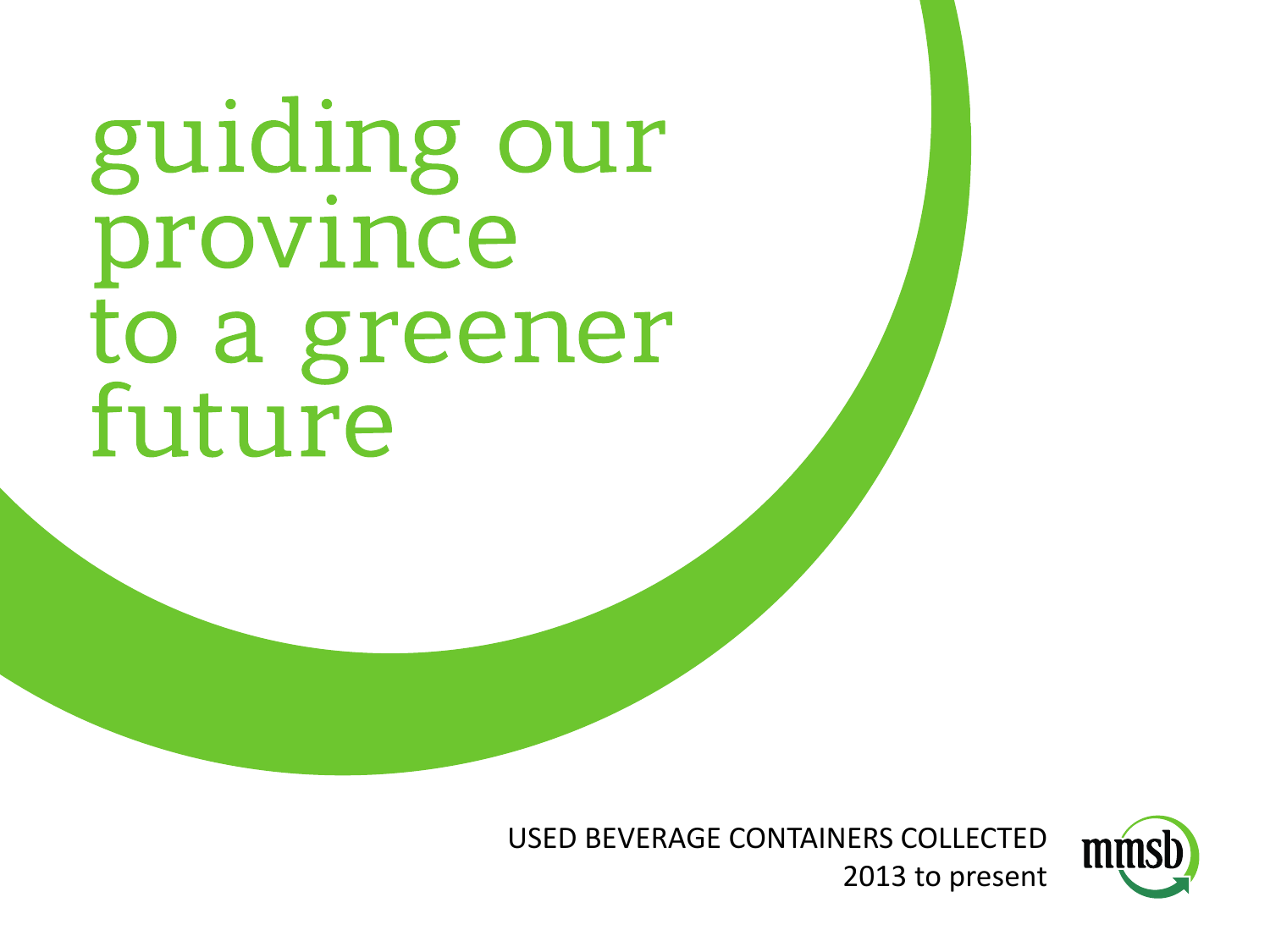

| <b>TYPE</b>     | <b>APR-JUN</b> | <b>JUL-SEP</b> | <b>OCT-DEC</b> | <b>JAN-MAR</b> | <b>FOR YEAR</b> |
|-----------------|----------------|----------------|----------------|----------------|-----------------|
|                 |                |                |                |                |                 |
| <b>ALUMINUM</b> | 20,114,348     |                |                |                | 20,114,348      |
|                 |                |                |                |                |                 |
| <b>PET</b>      | 22,453,292     |                |                |                | 22,453,292      |
|                 |                |                |                |                |                 |
| <b>GLASS</b>    | 3,848,065      |                |                |                | 3,848,065       |
|                 |                |                |                |                |                 |
| <b>OTHER</b>    | 4,128,856      |                |                |                | 4,128,856       |
|                 |                |                |                |                |                 |
|                 | 50,544,561     |                |                |                | 50,544,561      |

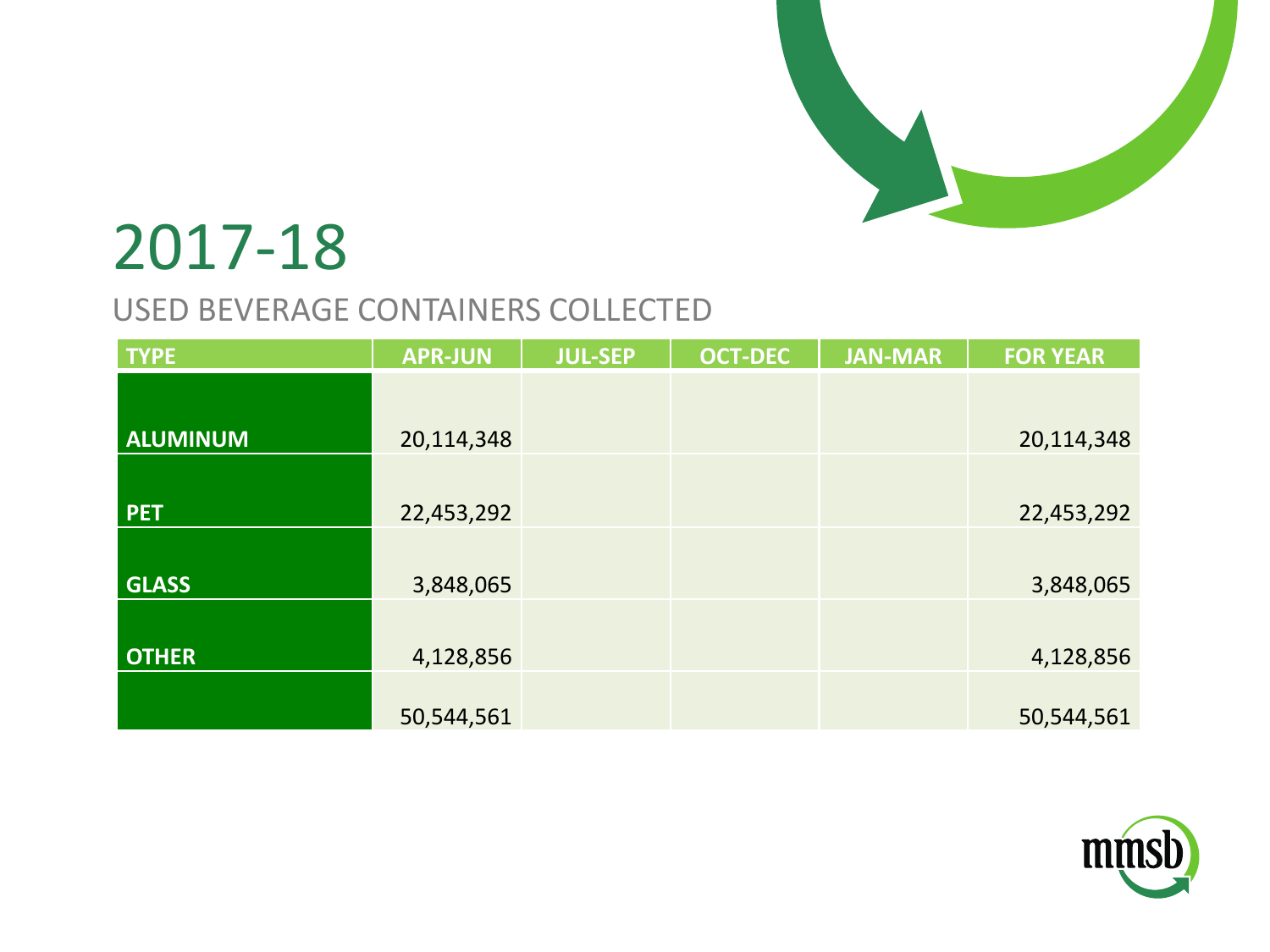

| <b>TYPE</b>     | <b>APR-JUN</b> | <b>JUL-SEP</b> | <b>OCT-DEC</b> | <b>JAN-MAR</b> | <b>FOR YEAR</b> |
|-----------------|----------------|----------------|----------------|----------------|-----------------|
|                 |                |                |                |                |                 |
| <b>ALUMINUM</b> | 18,529,584     | 20,539,317     | 16,395,002     | 15,640,969     | 71,104,872      |
|                 |                |                |                |                |                 |
| <b>PET</b>      | 20,767,626     | 21,948,737     | 17,957,974     | 16,711,778     | 77,386,115      |
|                 |                |                |                |                |                 |
| <b>GLASS</b>    | 3,668,204      | 4,392,844      | 3,282,262      | 2,979,920      | 14,323,230      |
|                 |                |                |                |                |                 |
| <b>OTHER</b>    | 4,081,413      | 3,207,930      | 3,408,549      | 3,582,460      | 14,280,352      |
|                 |                |                |                |                |                 |
|                 | 47,046,827     | 50,088,828     | 41,043,787     | 38,915,127     | 177,094,569     |

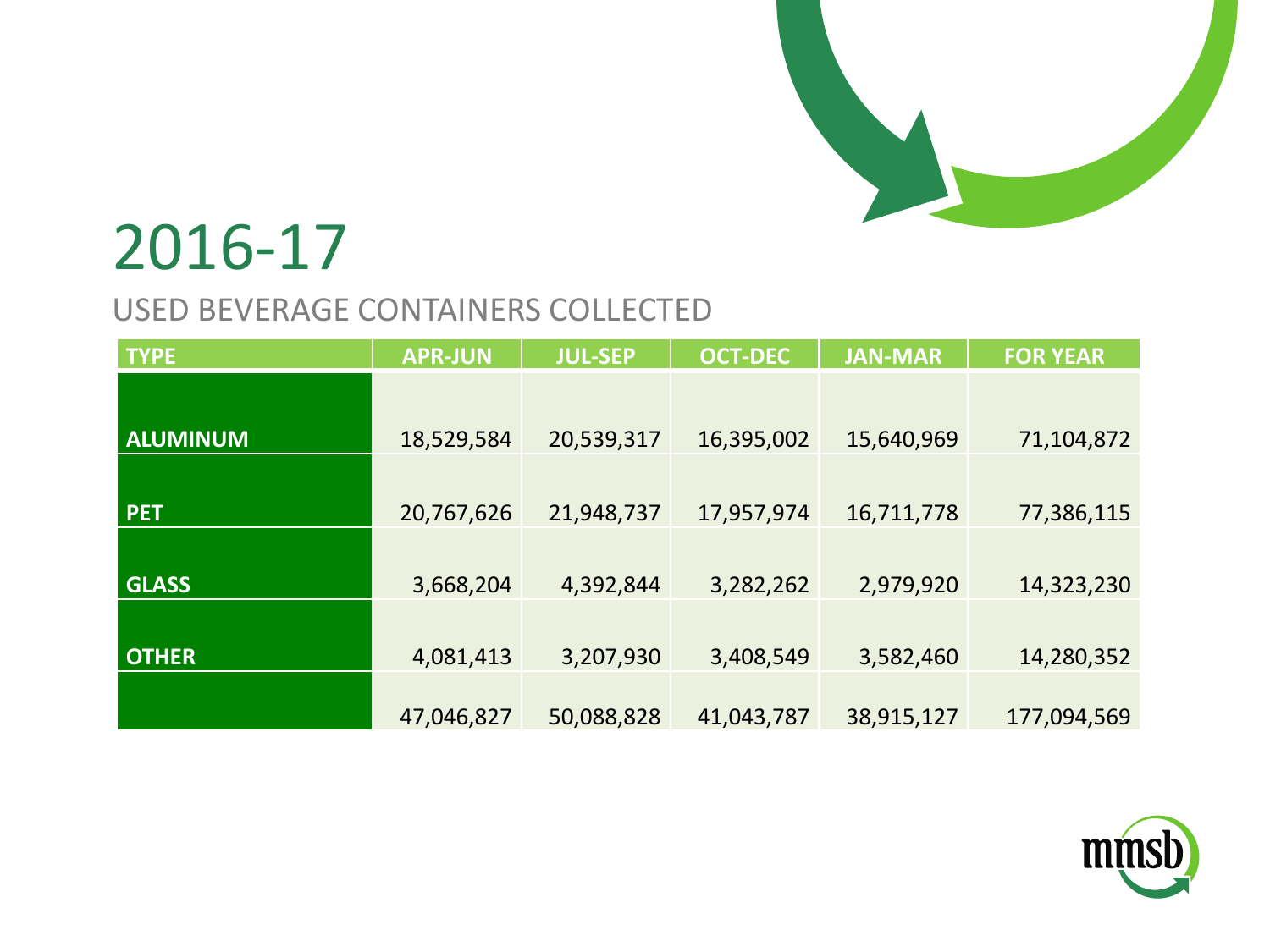

| <b>TYPE</b>     | <b>APR-JUN</b> | <b>JUL-SEP</b> | <b>OCT-DEC</b> | <b>JAN-MAR</b> | <b>FOR YEAR</b> |
|-----------------|----------------|----------------|----------------|----------------|-----------------|
|                 |                |                |                |                |                 |
| <b>ALUMINUM</b> | 19,322,717     | 20,308,663     | 17,265,823     | 14,896,279     | 71,793,482      |
|                 |                |                |                |                |                 |
| <b>PET</b>      | 20,376,236     | 20,356,880     | 18,334,434     | 16,265,824     | 75,333,374      |
|                 |                |                |                |                |                 |
| <b>GLASS</b>    | 3,727,005      | 4,431,583      | 3,572,793      | 3,106,175      | 14,837,556      |
|                 |                |                |                |                |                 |
| <b>OTHER</b>    | 4,511,853      | 3,234,464      | 3,657,964      | 3,485,150      | 14,889,431      |
|                 |                |                |                |                |                 |
|                 | 47,937,811     | 48,331,590     | 42,831,014     | 37,753,428     | 176,853,843     |

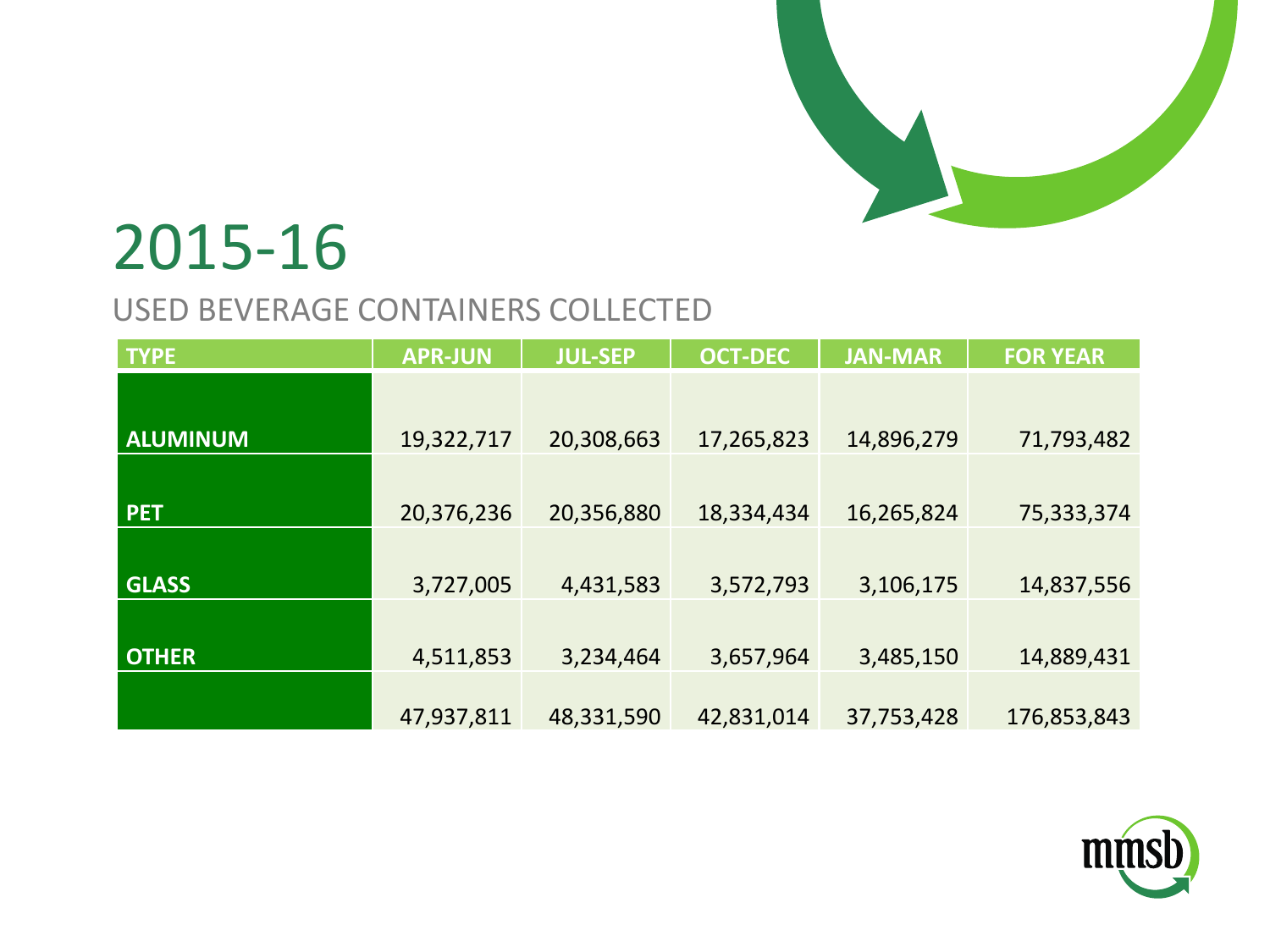

| <b>TYPE</b>     | <b>APR-JUN</b> | <b>JUL-SEP</b> | <b>OCT-DEC</b> | <b>JAN-MAR</b> | <b>FOR YEAR</b> |
|-----------------|----------------|----------------|----------------|----------------|-----------------|
|                 |                |                |                |                |                 |
| <b>ALUMINUM</b> | 19,994,512     | 21,265,146     | 16,574,261     | 13,101,116     | 70,935,035      |
|                 |                |                |                |                |                 |
| <b>PET</b>      | 19,006,613     | 21,007,288     | 16,627,327     | 13,472,839     | 70,114,066      |
|                 |                |                |                |                |                 |
| <b>GLASS</b>    | 3,566,868      | 4,330,326      | 3,264,514      | 2,775,952      | 13,937,660      |
|                 |                |                |                |                |                 |
| <b>OTHER</b>    | 4,608,687      | 3,897,952      | 3,798,048      | 3,318,989      | 15,623,676      |
|                 |                |                |                |                |                 |
|                 | 47,176,680     | 50,500,713     | 40,264,150     | 32,668,896     | 170,610,437     |

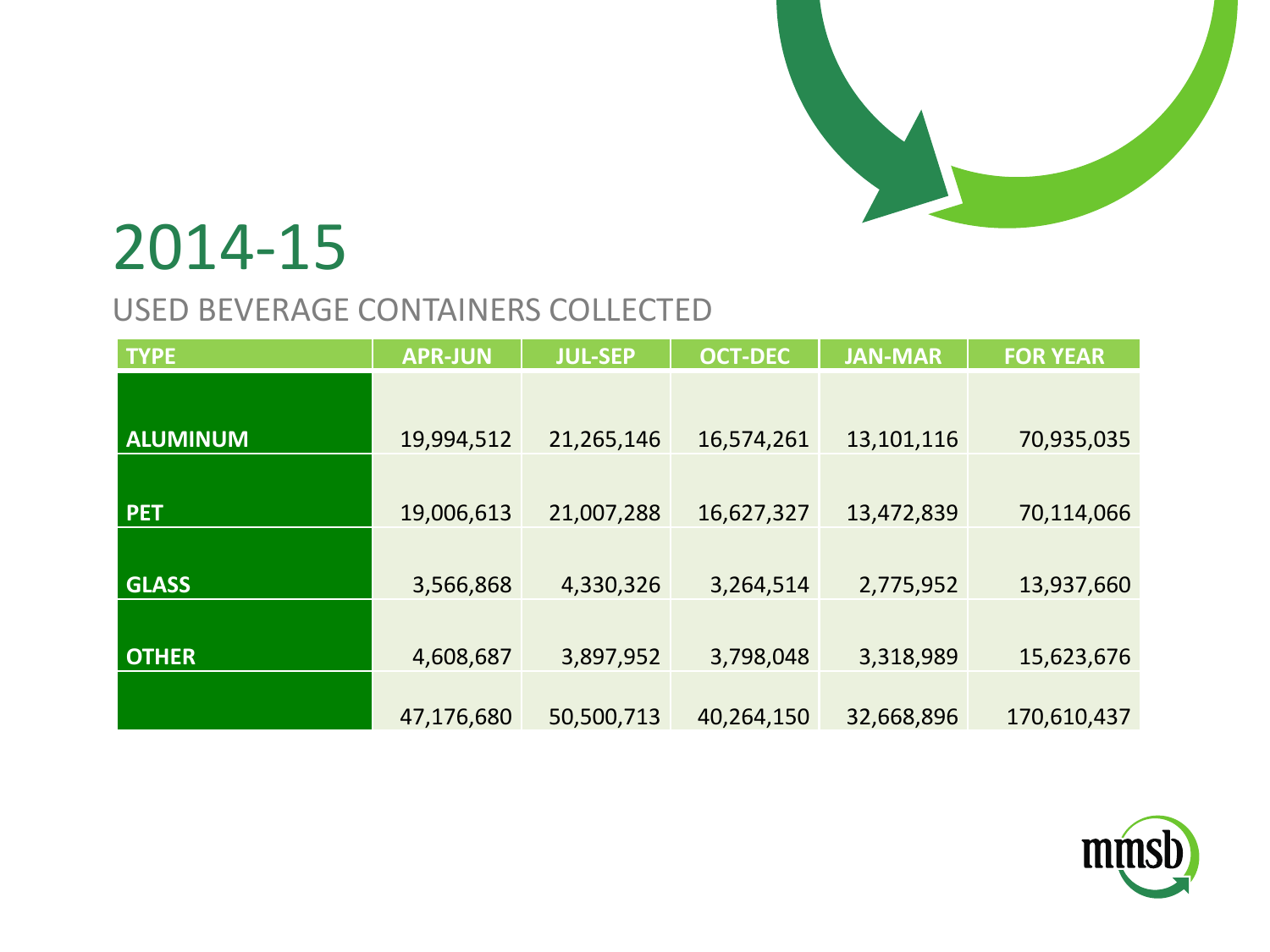

| <b>TYPE</b>     | <b>APR-JUN</b> | <b>JUL-SEP</b> | <b>OCT-DEC</b> | <b>JAN-MAR</b> | <b>FOR YEAR</b> |
|-----------------|----------------|----------------|----------------|----------------|-----------------|
|                 |                |                |                |                |                 |
|                 |                |                |                |                |                 |
| <b>ALUMINUM</b> | 19,356,931     | 20,066,795     | 17,383,069     | 13,751,170     | 70,557,965      |
|                 |                |                |                |                |                 |
| <b>PET</b>      | 16,820,059     | 18,263,120     | 15,467,054     | 12,418,508     | 62,968,740      |
|                 |                |                |                |                |                 |
|                 |                |                |                |                |                 |
| <b>GLASS</b>    | 3,471,066      | 4,098,669      | 3,132,226      | 2,692,960      | 13,394,921      |
|                 |                |                |                |                |                 |
|                 |                |                |                |                |                 |
| <b>OTHER</b>    | 4,748,462      | 3,696,989      | 4,033,140      | 3,309,885      | 15,788,476      |
|                 |                |                |                |                |                 |
|                 | 44,396,518     | 46,125,573     | 40,015,488     | 32,172,522     | 162,710,102     |

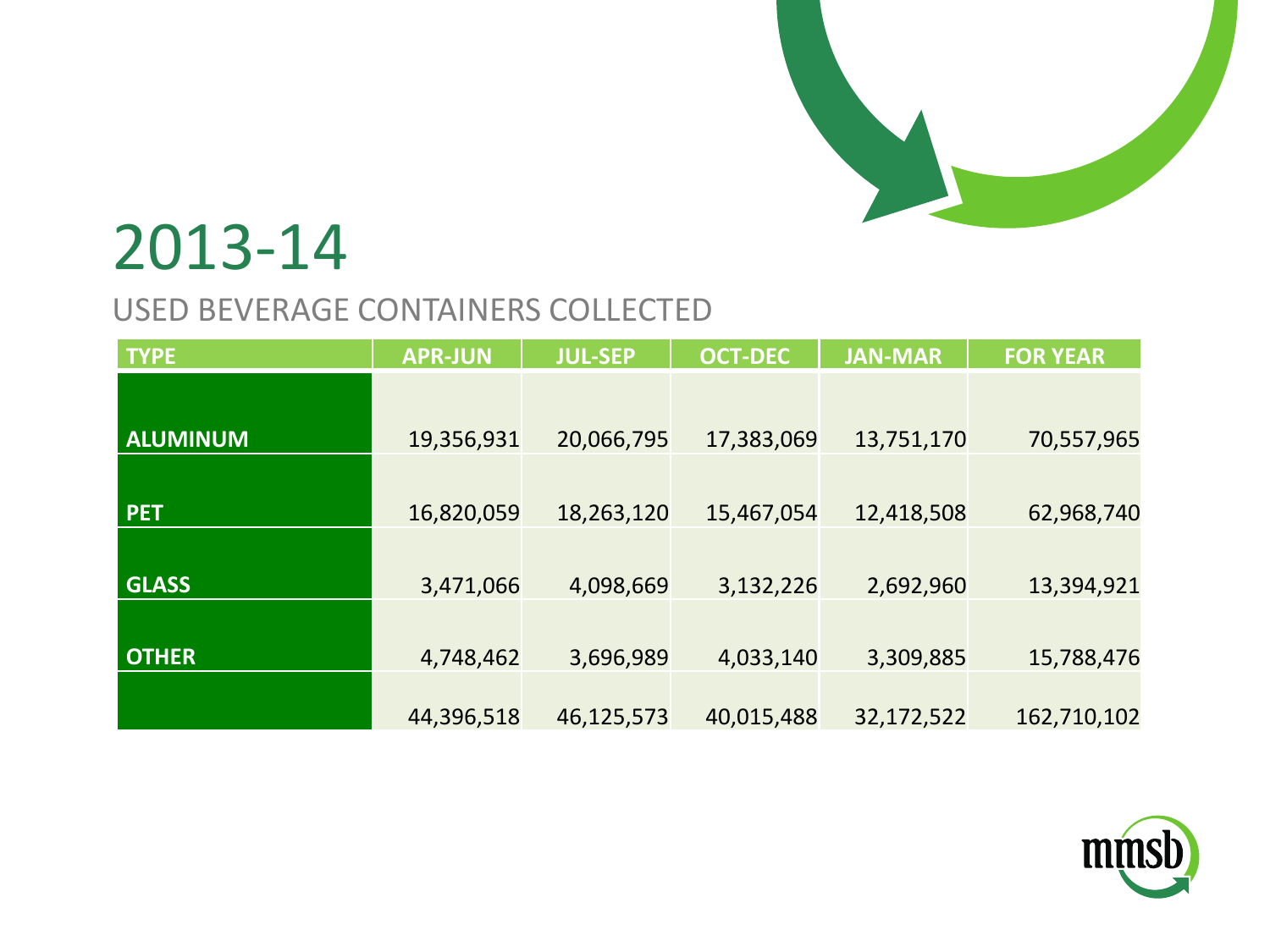guiding our province to a greener<br>future

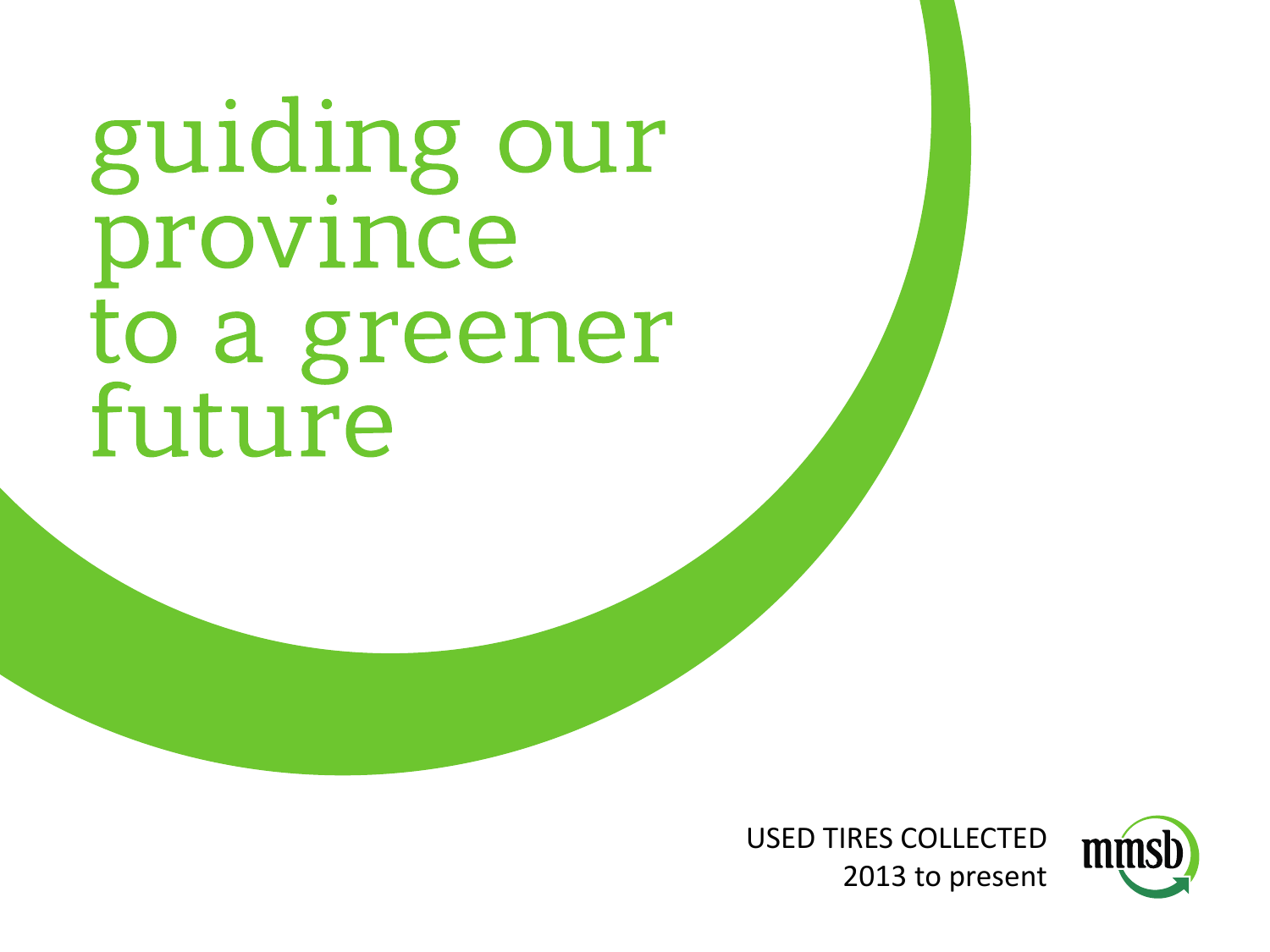

|              | <b>APR-JUN</b> | <b>JUL-SEP</b> | OCT-DEC   JAN-MAR  , | <b>EDR YEAR</b> |
|--------------|----------------|----------------|----------------------|-----------------|
|              |                |                |                      |                 |
| <b>Tires</b> | 128,800        |                |                      | 128,800         |

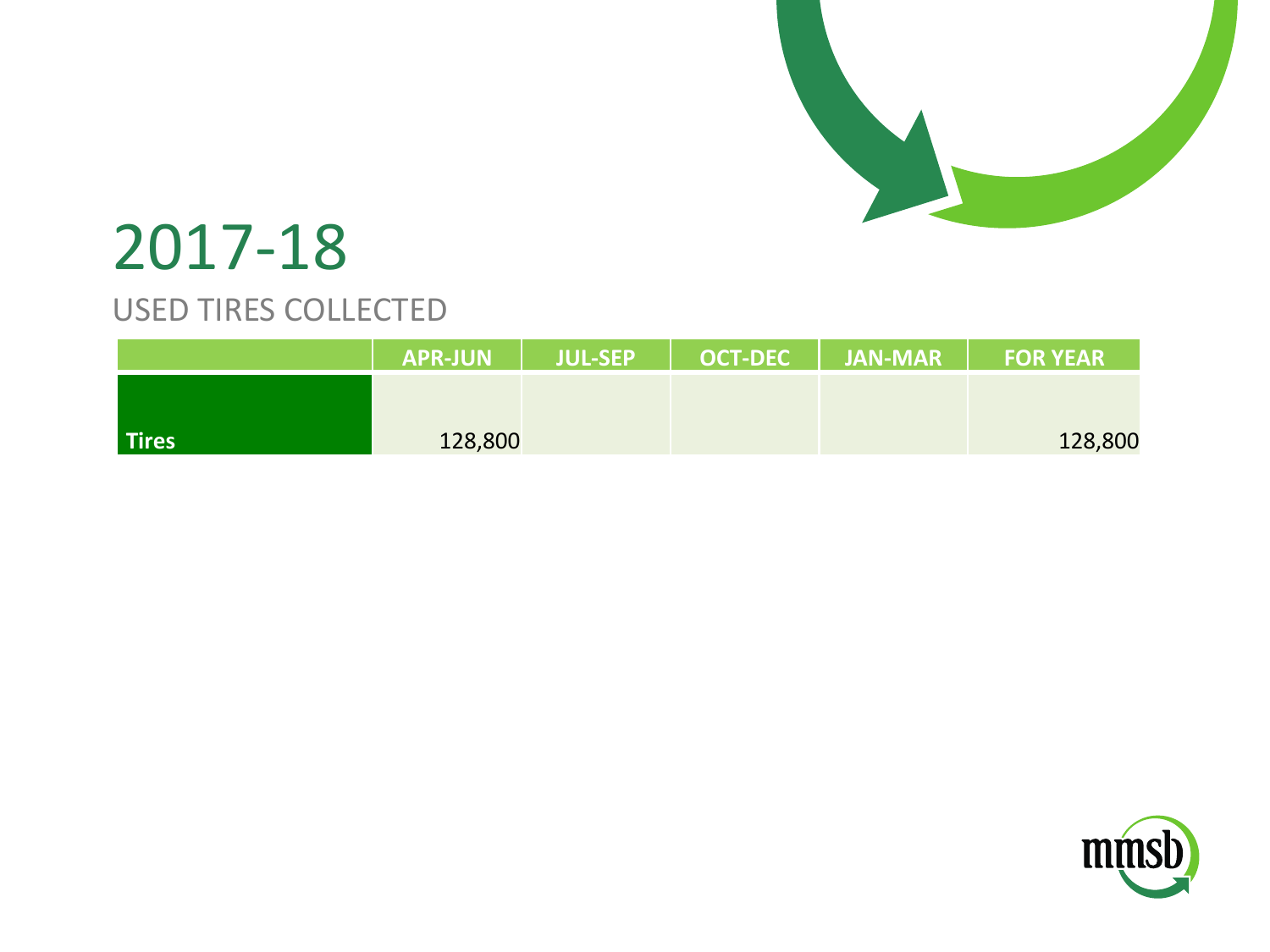

|              | <b>APR-JUN</b> | <b>JUL-SEP</b> | <b>OCT-DEC</b> | <b>JAN-MAR</b> | <b>FOR YEAR</b> |
|--------------|----------------|----------------|----------------|----------------|-----------------|
|              |                |                |                |                |                 |
| <b>Tires</b> | 145,987        | 160,104        | 148,940        | 58,697         | 513,728         |

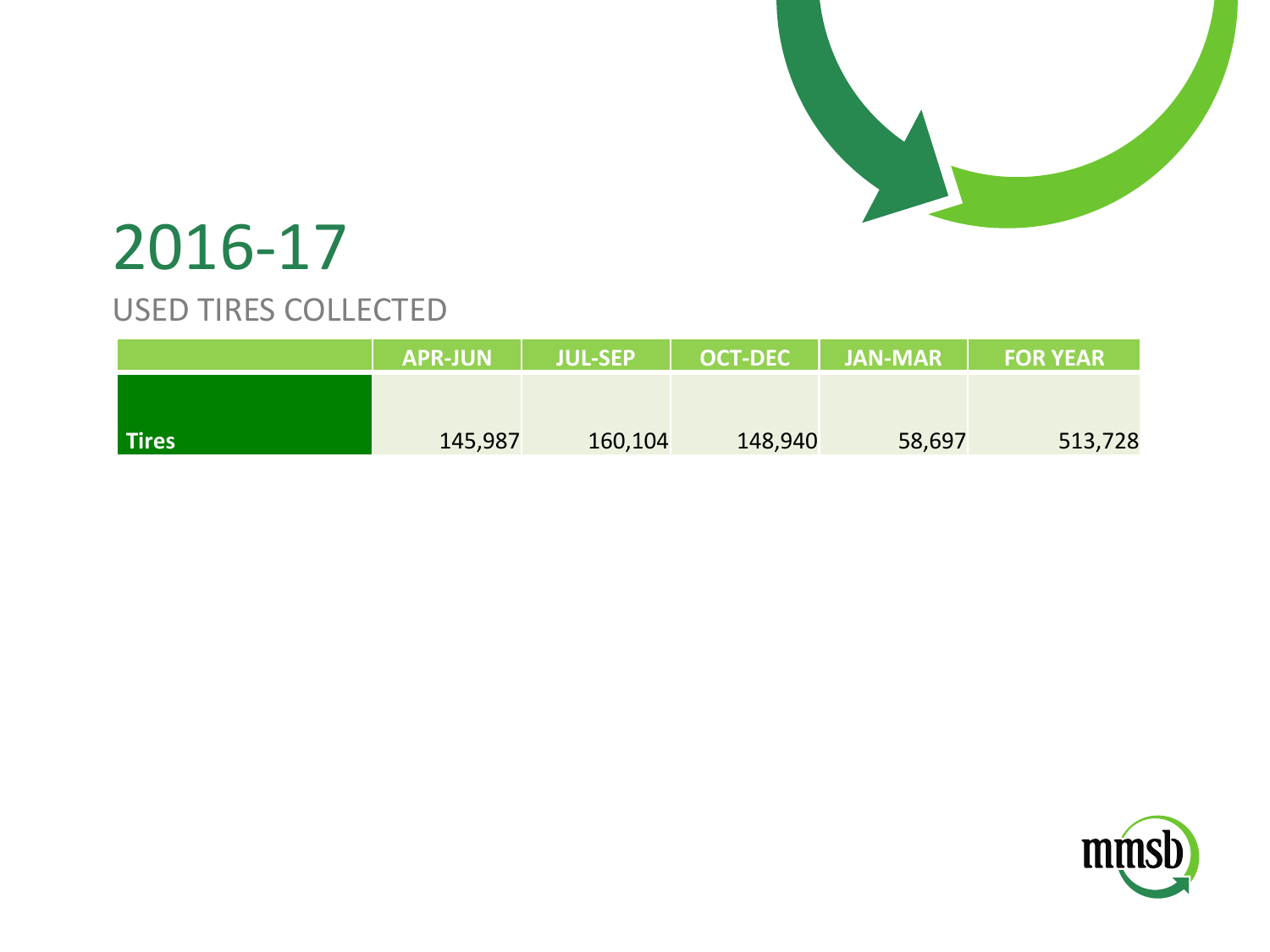

|       | <b>APR-JUN</b> | <b>JUL-SEP</b> | OCT-DEC <sup>1</sup> | <b>THE JAN-MARING</b> | <b>FOR YEAR</b> |
|-------|----------------|----------------|----------------------|-----------------------|-----------------|
|       |                |                |                      |                       |                 |
| Tires | 139,831        | 151,574        | 166,744              | 58,643                | 516,792         |

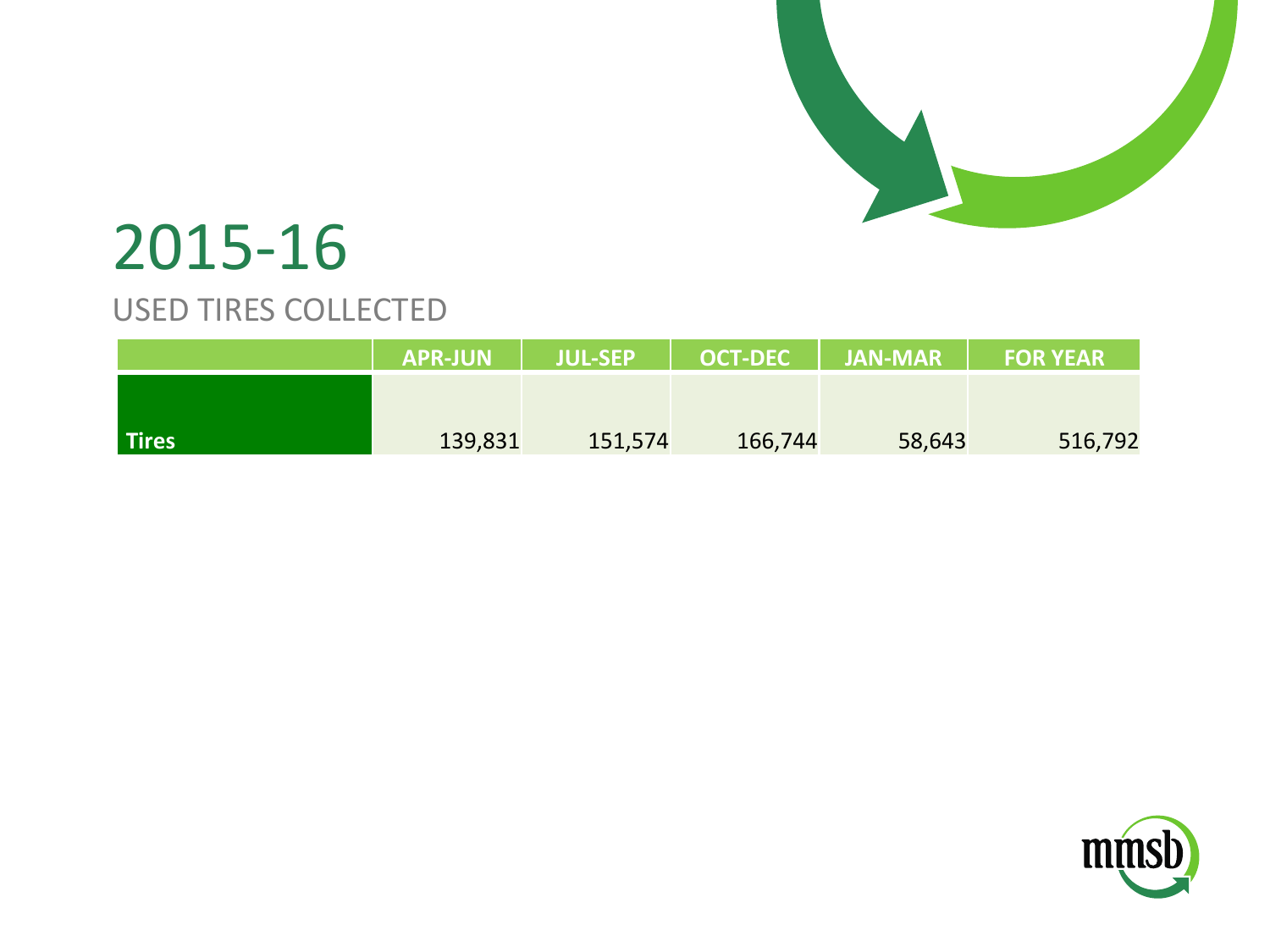

|              | <b>APR-JUN</b> | <b>JUL-SEP</b> | <b>OCT-DEC</b> | $\vert$ JAN-MAR $\vert$ | <b>FOR YEAR</b> |
|--------------|----------------|----------------|----------------|-------------------------|-----------------|
|              |                |                |                |                         |                 |
| <b>Tires</b> | 118,467        | 130,005        | 163,445        | 64,143                  | 476,060         |